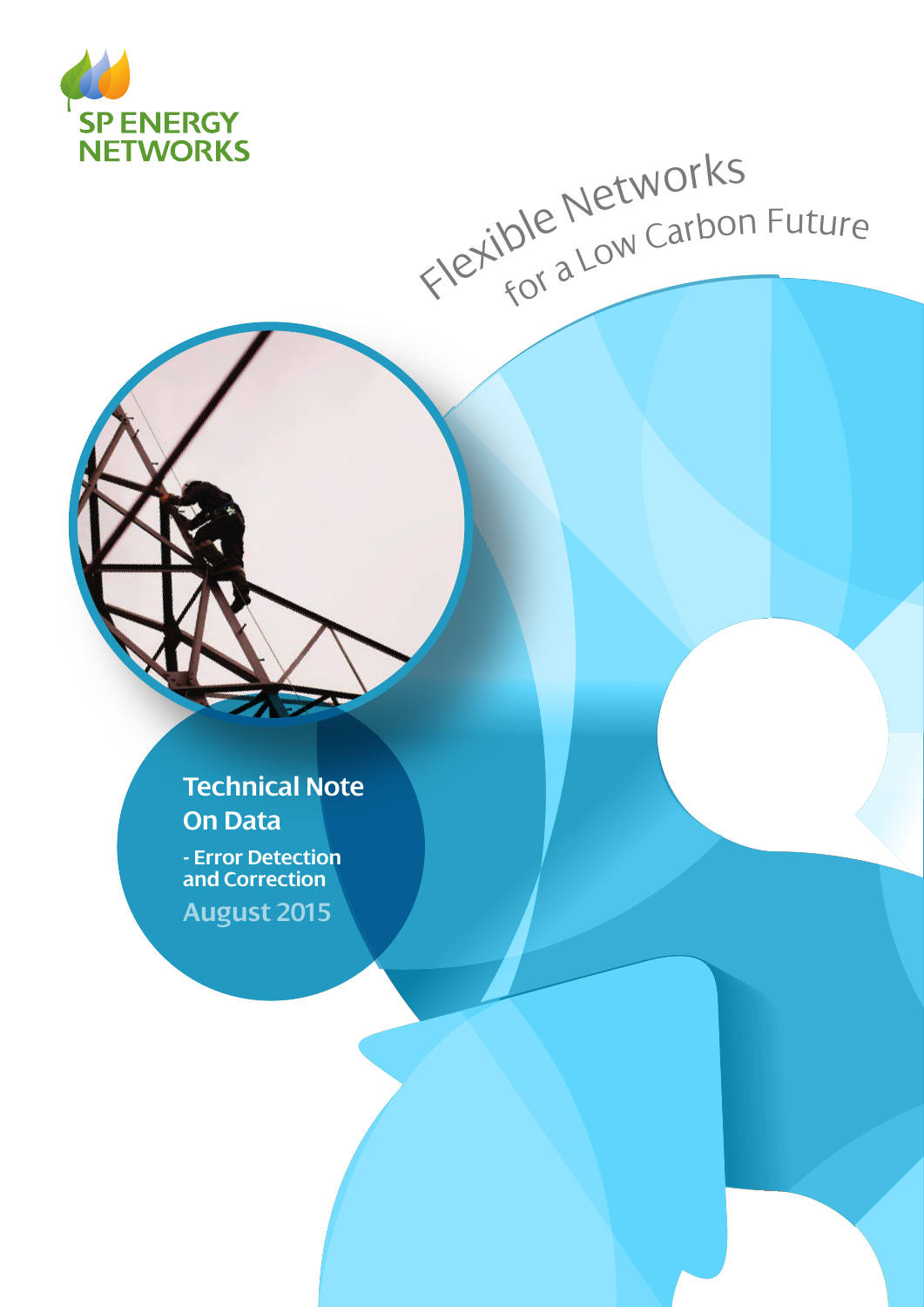



### **Flexible Networks for a Low Carbon Future**

## **Technical Note on Data Error Detection and Correction**

**Author:** Ian Elders **Date:** August 2015

### **1. Introduction**

In the measurement of power system quantities and other phenomena (e.g. weather) as part of a Flexible Network or Smart grid approach (or indeed for more traditional planning and operational purposes), it is inevitable that failures and errors in measurements will occur. This report describes experiences of the detection and correction of such errors as part of the Tier 2 Low Carbon Networks Fund project "Flexible Networks for a Low-Carbon Future".

### **2. Data Error Detection**

It should be recognised that all measurements are generally subject to error to some degree. In a well-designed measurement process, these "routine errors" will usually be small, and well-understood. They may include quantisation errors, in which the measured value must be fitted to a fixed precision representation (which may be thought of as equivalent to a fixed number of decimal places). Calibration uncertainty will arise in relation to the measurement devices themselves. Derived measurements which are based on a number of actual measurements of a raw quantity (for example RMS voltages, which are based on a sufficient number of spot voltage measurements to characterise the waveform) are subject to an averaging effect which to a degree smooths out rapid changes in the measurement. Within the bounds of these errors and uncertainties, the measurement will still characterise well the underlying physical phenomenon being observed.

However, from time to time, larger errors will be encountered, such that the measured value is not representative of the observed quantity. In some cases, no value will be recorded. These errors may result from a failure of the measurement device, its interface to the system being monitored or the communications channel by which the measurement is transported and stored. 'Spurious' measurements may in fact be correct in terms of the physical phenomena observed, but may indicate that the power system (or other observed entity) has moved into a state which is not of interest from the perspective of the user of the measurements. An example might be a change in distribution system configuration which temporarily transfers additional load onto a substation. The augmented substation load is not of interest to a planner in determining the annual peak load of the substation, but the fact of this transfer may only be detectable through the change in the measured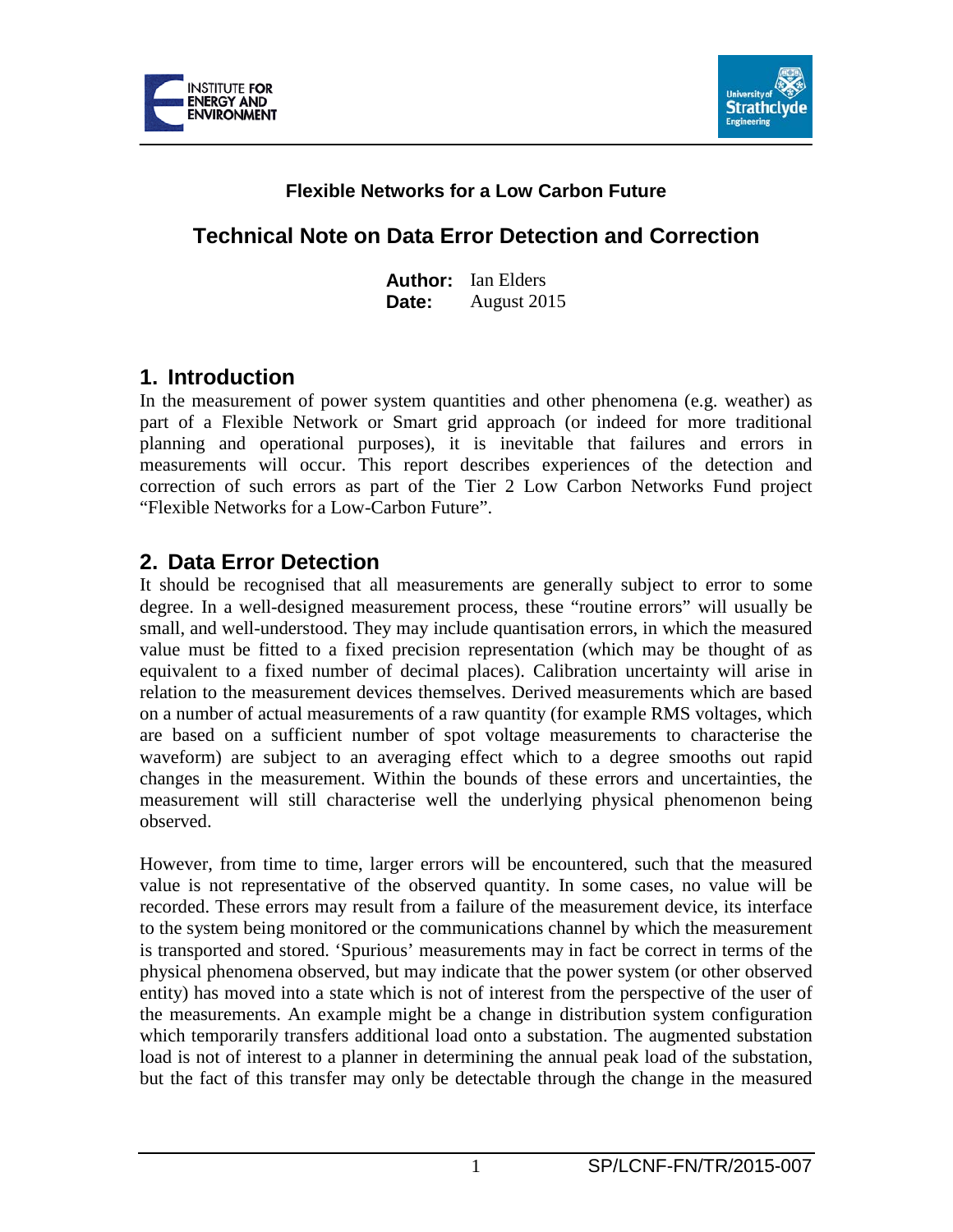



load, following which measurements under the abnormal configuration can be excluded from determination of the peak.

Large errors can often be detected by applying a simple thresholding technique, where the threshold is set to a level such that measurements above or below this value are physically implausible, or at least highly suspect. Examples might be a current measurement threshold at a low integer multiple of the rating of the item of plant being measured, or a voltage measurement thresholds at 50% and 150% of nominal. Under almost all circumstances, the physical conditions corresponding to such measurements could not occur, and thus the measurements should be regarded as erroneous. This approach has been found to be useful as an initial filtering step in the detection of errors in data to be used for practical analysis, but further steps are also necessary.

Smaller errors cannot reliably be detected by such simple approaches. In such cases, measured values are physically plausible, and in seasonally varying quantities, might be regarded as 'true' measurements at other times of year or in other circumstances. They are, however, distinct from other 'true' measurements around the time of measurement. For these approaches, a statistical approach which quantifies the 'unexpectedness' of a measured value has been found to be effective.

Many measurands of interest in the planning and operation of power systems follow regular daily, weekly and annual patterns. For such measurements, a method based on a short-term forecasting method published in the academic literature<sup>[1](#page-2-0)</sup> has been applied. This method uses a *detrending* approach using annual and weekly measurement profiles (which are averaged over the preceding several years and weeks respectively) to produce a series of 'expected' measurements which are reflective of actual previous behaviour of the measurand over that time period. Inevitably, the actual measurements will differ from these expected values, but where the underlying process or phenomenon being measured is consistent over the period, it is expected that the scale of the differences will be consistent over time.

The statistical distribution of recent differences between expected and measured values in data which is thought to be correct can provide guidance on the likely range of variation. Assuming a normal distribution of differences with zero mean, 99% of measurements will lie within  $\pm 2.57$  standard deviations of the expected value, while 95% will lie within  $\pm$ 1.96 standard deviations. This test is implemented by calculating the standard deviation of the recorded differences over a suitably large number of previous measurements (in Flexible Networks, for power measurements at 10-minute intervals, 8 weeks of data was used). For a 99% acceptability band, measurements which differed from the expected value by more than 2.57 standard deviations would be regarded as suspect. This is shown in Figure 1, which also shows the 99.9% acceptability band. Since this band must contain 99.9% of measured points, it is wider than the 99% band.

<span id="page-2-0"></span><sup>&</sup>lt;sup>1</sup> D.C. Hill and D.G. Infield, "Modelled operation of the Shetland Islands Power System comparing computational and human operators' load forecasts", IEE Proceedings: Generation, Transmission and Distribution, Vol. 142, No. 6, 1995, pp555-559.  $\overline{a}$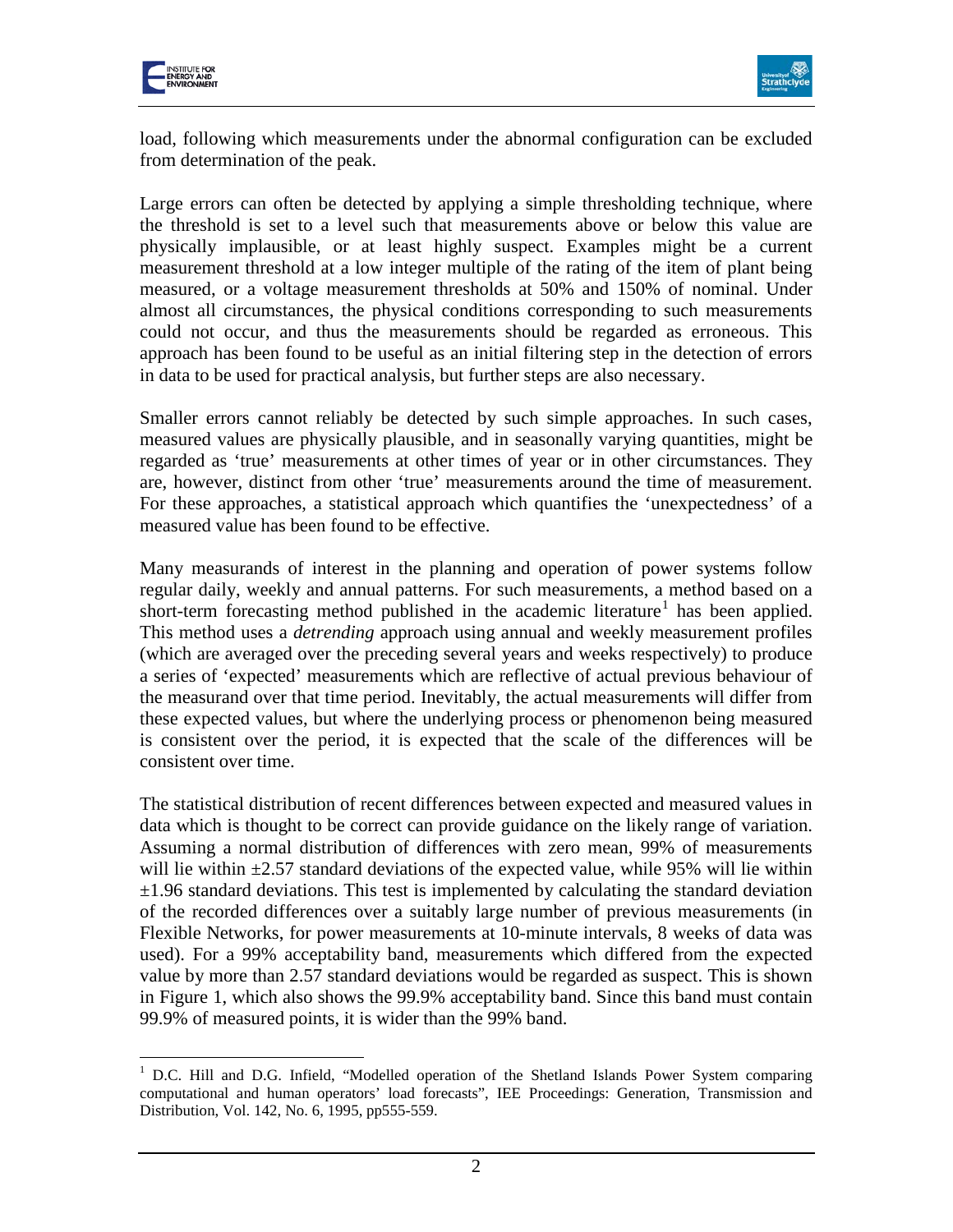





**Figure 1: Trend based approach to identifying suspect data points**

It is advisable to calculate and identify the statistical distribution of the differences, and then to use a standard table describing the distribution to identify the parameters for the chosen acceptability band. The acceptability band can be thought of as reflecting the 'false positive' rate. With a 99% band, 1% of 'true' measurements would be expected to be marked as suspect, while for a 95% band, 5% of 'true' measurements would be so marked. The 99% band is thus wider than the 95% band.

Over the long term, this method therefore has a clearly defined rate of 'false positives' in error detection. The rate of 'false negatives' or undetected errors is less well defined, and depends on the error characteristics of the measurement process and the behaviour of the quantity being measured. However, the maximum size of any undetected error is fixed in relation to the variability of the measured quantity, as defined by the statistical distribution of recent differences.

This approach has been found to be effective in quantities which follow a regular pattern, and are not subject to sudden, unexpected disturbances – for example power and current measurements in primary and secondary substations.

Since the definition of an 'abnormal' measurement is based on the statistical properties of recent measurements, this method will inherently adapt to sustained changes in the nature of the system being monitored, although at the cost of degraded performance during the adaptation. This is illustrated by considering its application to a voltage measurement data series obtained from the HV busbar of Ruabon primary substation: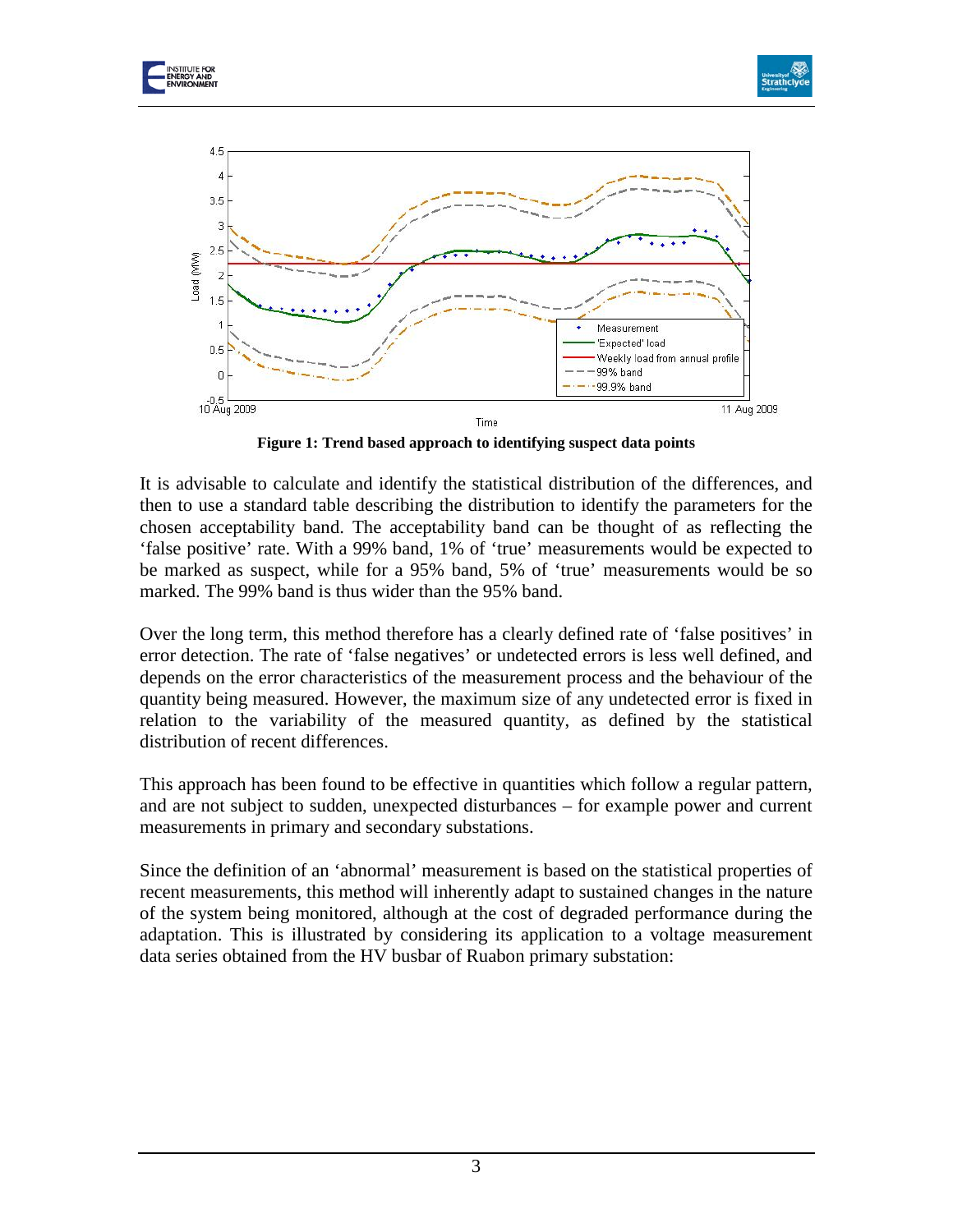





**Figure 2: Application of trend-based approach to voltage measurements**

In Figure 2, the method has, based on the previous 4 weeks of voltage measurements, established a 99% acceptability band of around  $\pm 50V$  around the 'expected' value. As previously discussed, a few measurements per day fall outside this band. A larger acceptability band (perhaps 99.9%, corresponding to about 65–70V) might identify the one or two obvious outliers on this day.

Figure 3 shows the effect of the application of a 3% voltage reduction as part of the voltage reduction experiment at Ruabon primary substation:



**Figure 3: Effect of large sustained change in measured quantity**

The 3% voltage reduction results in a change in measurement of about 200V, four times the statistical acceptability band. As a result, all measurements immediately following the change are identified as suspect. However, over the following four weeks (corresponding to the amount of data used to calculate the expected values and acceptability band), the error detection method adapts to the change in three stages: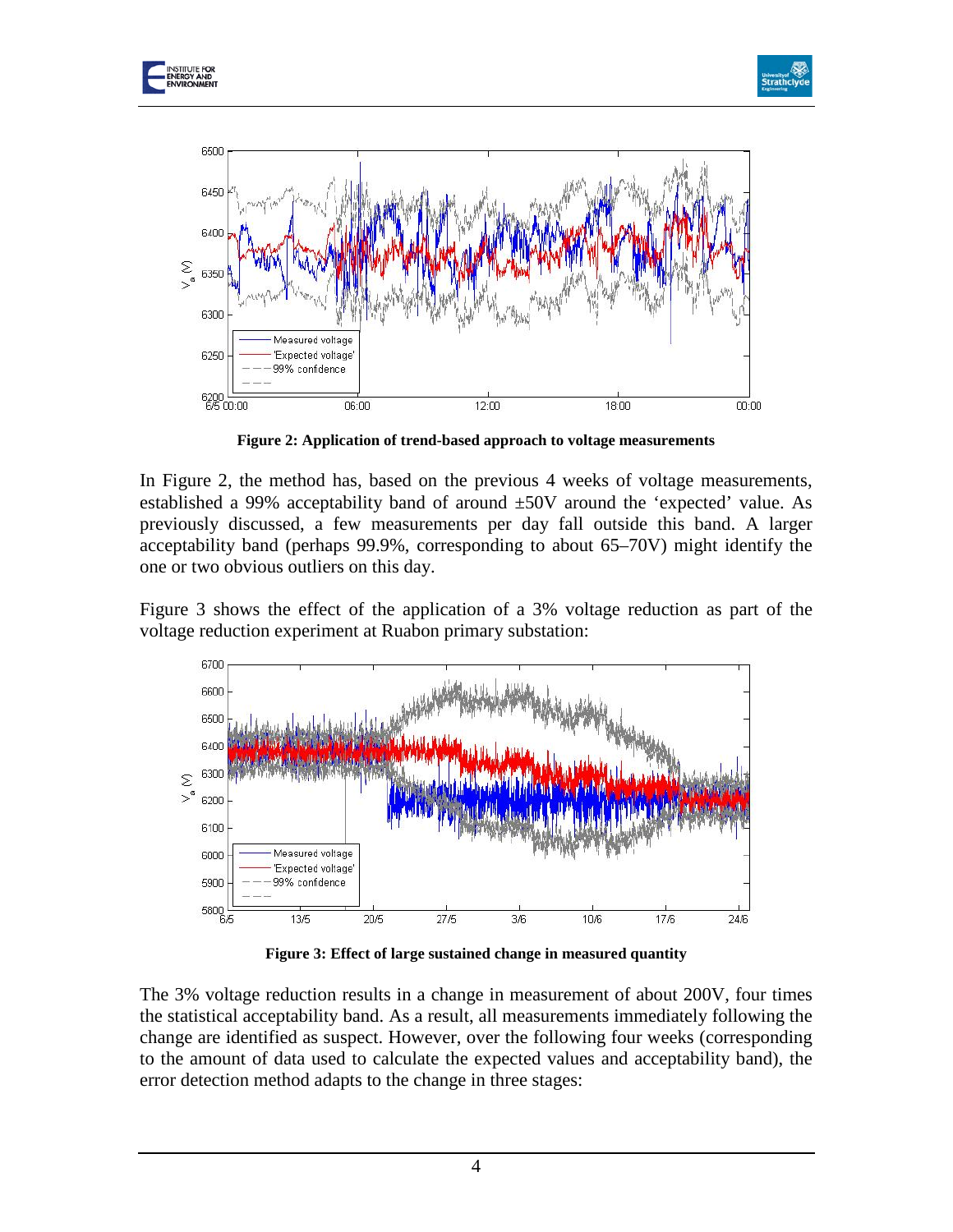



- 1. The acceptability band broadens, because the apparent variability of the measurements over the four-week window increases as more measurements at the new lower voltage are made.
- 2. The series of expected values gradually approaches the new lower voltage level. The weekly recalculation of the expected voltage profile can be discerned
- 3. The acceptability band reconverges to around  $\pm 50V$  as the variability in the previous 4 weeks measurements returns to its typical long-term value through the replacement of higher-voltage measurements with lower-voltage measurements.

The ability of the detection method to detect suspect data points during this adaptation process is degraded, firstly because the initial measurements following the voltage reduction are mistaken for errors, but more importantly because the statistical acceptability bands widen significantly during the adaptation. Reducing the period over which the acceptability bands and expected value are calculated from 4 weeks will hasten the adaptation process, but will render the method more susceptible to being influenced by a small number of erroneous measurements or temporary changes in system conditions.

Regardless of the method of identifying data errors, it is important that any pattern in their occurrence is identified and investigated. A permanently occurring error indicates, of course, a persistent failure or interference with the measurement system. The nature of the error may provide an indication of the failure which has occurred. Recording and disseminating the knowledge resulting from investigation of such failures can improve response to similar observed errors in the future. For example, it was noted that voltage measurements on one or more LV phases at a secondary substation of would occasionally reduce from a nominal value of 230–250V to around 30V and remain at that level. On investigation, it was found that the fuse in the connection between the LV busbar and the substation monitor had failed. This knowledge enables improved response to such failures in the future.

Intermittent data errors should be examined for any consistent temporal pattern. Such patterns might be detected graphically, by plotting the occurrence of errors over different time periods – for example, the time of day at which errors occur might be plotted. Alternatively, daily or weekly error characteristics could be calculated. Errors which occur at a consistent point in time may be indicative of interference arising from a local source, or resulting from regular interfering activity within the measurement and communication system.

## **3. Error Correction**

Error correction involves the substitution of artificially created "pseudo measurements" for missing or erroneous points in a measurement series. In many cases, error correction can be more easily and consistently undertaken some time after the time of the problematic measurement point, rather than attempting to insert values into a "live" measurement stream. Later correction allows the substitute values to benefit from an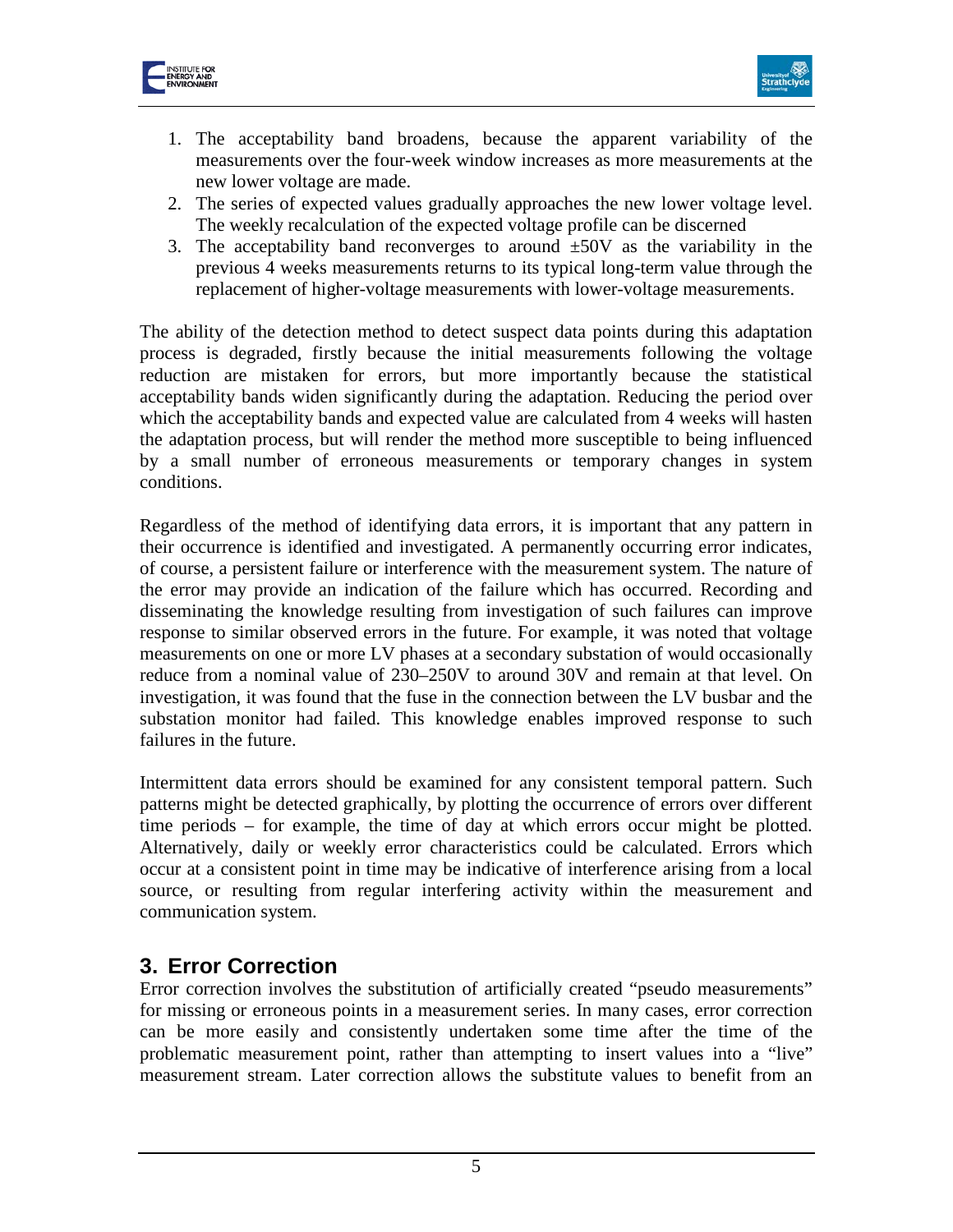



understanding of how the measured quantity behaves both before and after the time of the missing data – this can be thought of as interpolation rather than extrapolation.

Consideration should first be given to whether correction of errors in a particular measured quantity is both possible and required. If the analysis for which the measurements are to be used is tolerant of missing data in the quantity and pattern observed, the simplest approach is to discard the missing or suspect data points, and proceed with the analysis using the remaining 'good' data. For example, in the assessment and calibration of a primary transformer temperature model as part of Flexible Networks, two measurements of transformer temperature were not recorded in the middle of the experiment. Since these two points represented less than 1% of the experimental period, did not cover a period of particular interest which was otherwise unrepresented, and were expected to have only a small effect on the comparison between modelled and actual behaviour, they were simply excluded from the analysis. By contrast, a full day of temperature measurements was unavailable at the beginning of the experiment. These measurements would have covered the 'heating up' phase of the transformer's behaviour following a sudden load increase, behaviour of considerable interest which was not otherwise represented. However, since no alternative source of information which would provide information about the transformer's temperature was available, and considering that the purpose of the experiment was to calibrate a model (which could not therefore be used as a source of substitute pseudo measurements), it was considered impossible to correct this error, and the period was excluded from the experiment.

A second example concerns the assessment of an appropriate interval for the routine measurement of network voltages. This involved the assessment of the effect on the annual statistical distribution of measured voltages of alternatives to the 'raw' 1-minute sampling interval for a number of primary and secondary substations. In this case, the extent to which the measurement series covered the time period of the analysis was assessed, as was the effect of erroneous measurements on the reduced sample distribution. It was found that at least 75% of expected measurements were available (with one outlier at 65%) and that altering the sampling rate did not significantly affect the coverage for any individual substation.

In other cases, it will be necessary to reconstruct a suitable value to permit the required analysis. For example, many short-term load forecasting models use auto-regressive and/or moving average processes, in which the forecast value is dependent on observed recent values. Similarly, the IEC 60076-7 transformer thermal model requires a continuous sequence of load and ambient temperature measurements to estimate the current temperature model. In both of these examples, a missing or significantly erroneous measurement will degrade or disrupt the process.

Isolated errors and short sequences of problematic measurements may be substituted by extrapolation from recent values, or when data is analysed after the event, by an average or trend connecting satisfactory measurements made beforehand and afterwards. Where, as in a load forecasting process, the analysis produces an estimate of the measured value,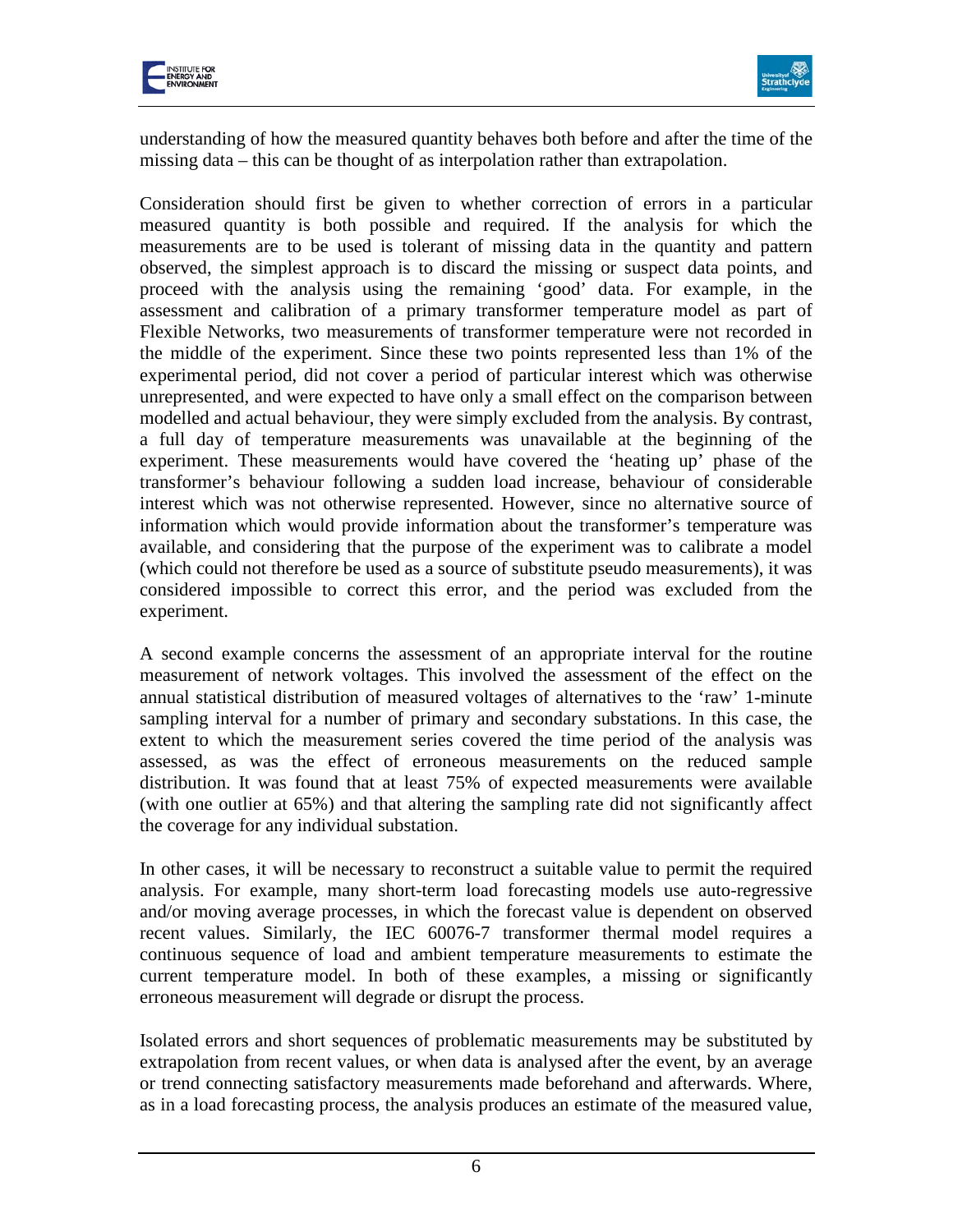



it may be possible to substitute the estimate or forecast for a missing or rejected estimate. The shortest-term available forecast should be used in such a case. It will be appreciated that this process will inevitably lead to the estimate drifting from reality over time, and such an approach should only be used for a short period before other approaches must be used.

Where more than a few consecutive measurements must be corrected, it will be necessary to construct a replacement data series from alternative or historical measurements. In some situations, it may be straightforwardly possible to reconstruct missing or erroneous values from other measurements. An example might be a primary substation in which all incoming transformer connections and outgoing HV feeders are monitored. In the event of error or failure in a current measurement, a corrected value could be reconstructed arithmetically from other measurements made at the same time. Flexible Networks experience suggests that measurement failures will often affect many of the measurements required to make such a substitution, but it may be appropriate in combination with other methods, as discussed further below.

For some measurements, acceptable results may be achieved by directly substituting an alternative source of measurements for the missing or suspect measurements. In such cases, the pattern of 'correct' measurements should be compared with corresponding values from the substitute source to determine its acceptability. For example, in the initial calibration of the IEC transformer thermal model, there were significant gaps in the series of measured ambient temperatures at the primary substation concerned. Nearby primary substation and public weather stations were considered as substitutes, by directly plotting the correct measurements from the primary substation against the alternative (as shown in Figure 4), and by calculating the statistical distribution of differences between the two (as shown in Figure 5). This analysis showed that there was close agreement between the two sources, and that the difference would tend to reduce the risk arising from any error.



**Figure 4: Point-by-point comparison of desired and potential substitute measurement**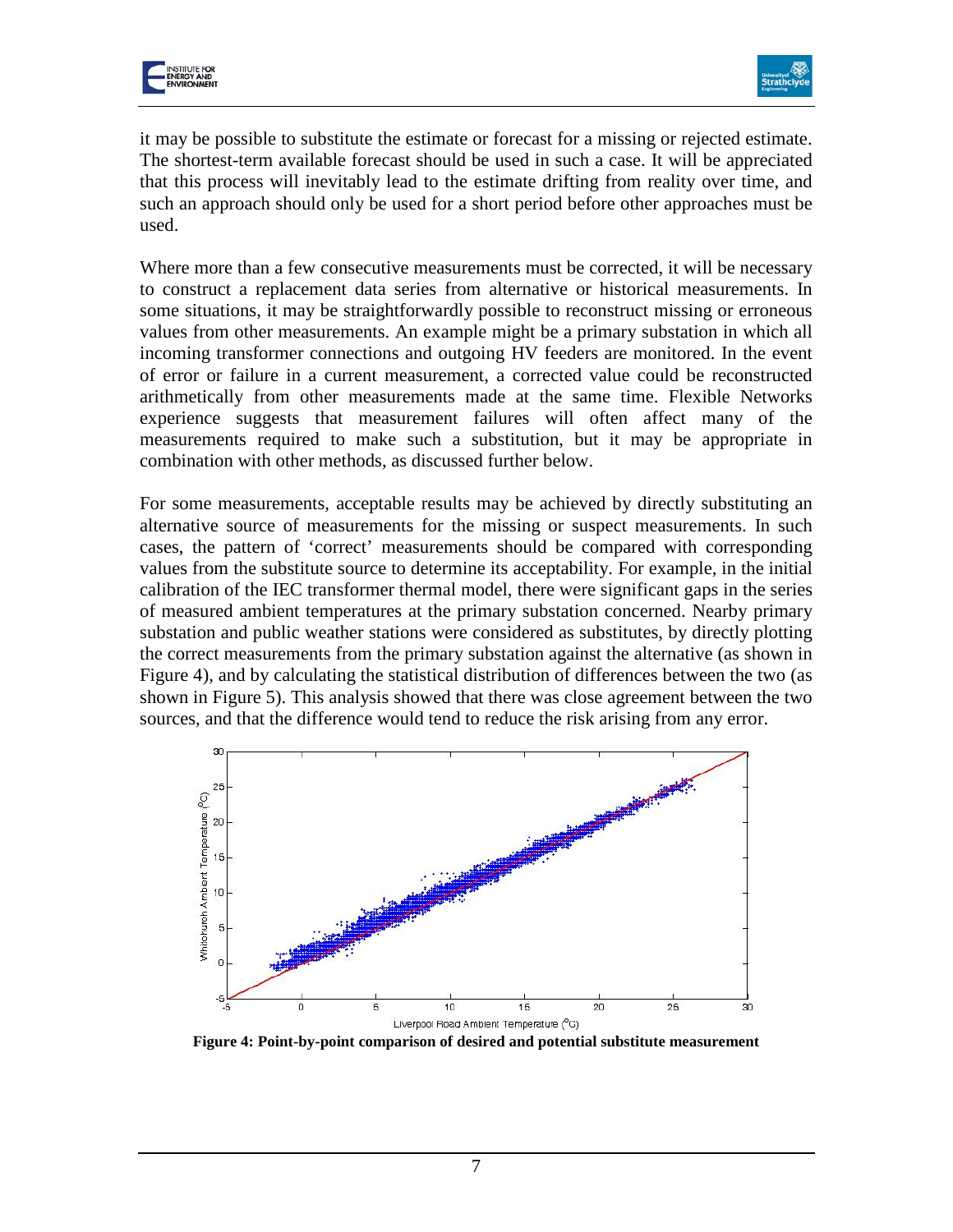

**Figure 5: Statistical comparison of desired and potential substitute measurement**

In other cases, it may be necessary to construct a replacement time series, either from average data taken from around the time of the missing data, or by selecting an appropriate alternative time series. Both of these approaches have been adopted for load measurement correction in analysis as part of the Flexible Networks project. An averaging approach was considered to be preferable, calculating a separate average profile for each day of the week, from several weeks around the missing measurements. However, this relies on the measurement series being sufficiently complete to permit calculation of a representative average.

In a second analysis, a simple averaging approach was considered to be impractical, since it was necessary for the substitute data to represent a change in network configuration during the period to be corrected, and also because of persistent measurement errors which cast doubt on ability to construct a representative average profile. In this case, therefore, the desired transformer load measurement was constructed by addition of appropriate substitute feeder and transformer measurement series which were selected by inspecting measurement series from the weeks surrounding the period to be substituted and averaging weekly series having the required 'true' measurements, and consistency with the observed values in the week of interest. An example is shown in Figure 6, in which the week of interest is coloured pale blue, and the substitute data is constructed by averaging weeks other than that week and the week shown in purple.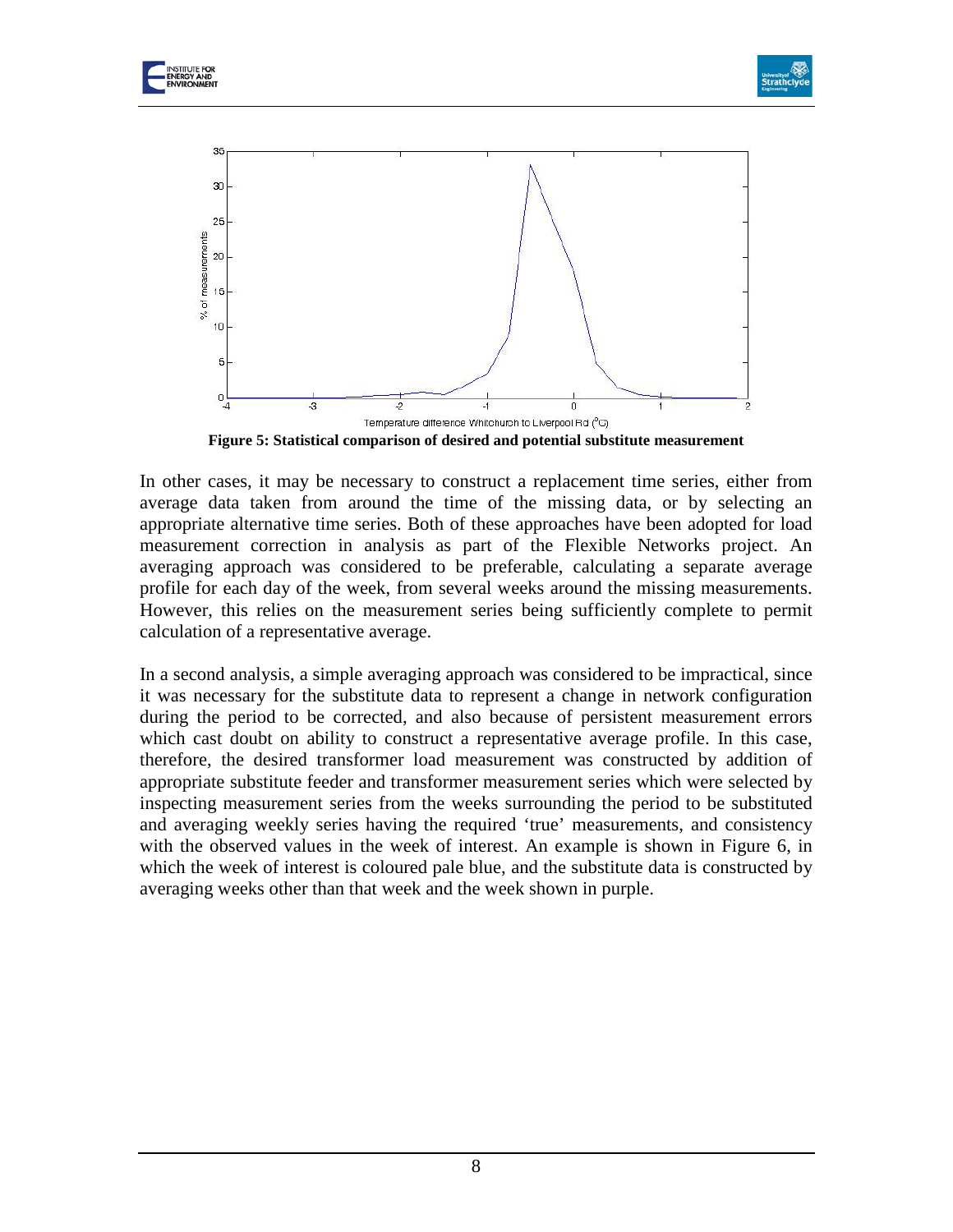





**Figure 6: Identification and comparison of potential substitute data series**

The resulting corrected load measurement series is shown in Figure 7.



**Figure 7: Data series including measured and corrected values**

It should be noted that the large section of corrected data shown in red was considered suitable for use as part of a model conditioning process, in which modest errors would be acceptable in ensuring that the thermal state of the model was approximately correct. It was not considered to be reliable enough to be used in determining the state of the transformer thermal model during the time that it was compared with actual measurements.

In all cases it is important to note that corrected or substituted data points will usually be different from the 'true' measurement which would otherwise have been made. As such it is important that corrected data points are clearly identified, especially if they are placed